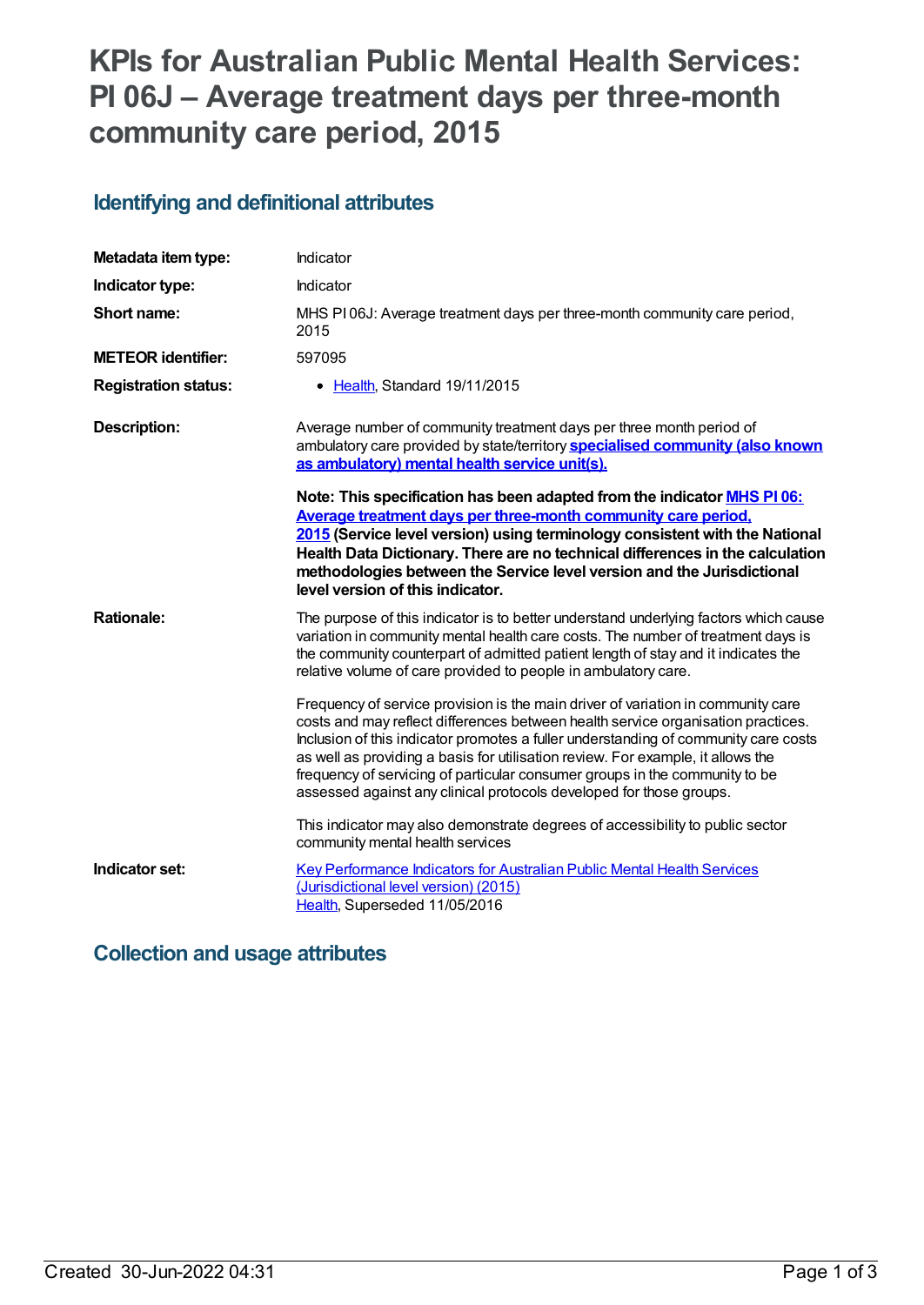| <b>Computation description:</b> | Coverage/Scope:                                                                                                                                                                                                                                                                                                                                                                                                                                                                   |
|---------------------------------|-----------------------------------------------------------------------------------------------------------------------------------------------------------------------------------------------------------------------------------------------------------------------------------------------------------------------------------------------------------------------------------------------------------------------------------------------------------------------------------|
|                                 | State/territory specialised community mental health service unit(s) in scope for<br>reporting as defined by the Community Mental Health Care National Minimum Data<br>Set.                                                                                                                                                                                                                                                                                                        |
|                                 | The following activity of community mental health care services are excluded:                                                                                                                                                                                                                                                                                                                                                                                                     |
|                                 | • All activity (treatment days and statistical episodes) associated with non-<br>uniquely identified consumers.                                                                                                                                                                                                                                                                                                                                                                   |
|                                 | Methodology:                                                                                                                                                                                                                                                                                                                                                                                                                                                                      |
|                                 | • Reference period for 2015 performance reporting: 2012-13<br>• For the purposes of this measure, community mental health care statistical<br>episodes consist of the following fixed three monthly periods; January-March,<br>April-June, July-September, and October-December.                                                                                                                                                                                                  |
| <b>Computation:</b>             | Numerator + Denominator                                                                                                                                                                                                                                                                                                                                                                                                                                                           |
| Numerator:                      | Number of community mental health care treatment days provided by<br>state/territory ambulatory mental health services within the reference period.                                                                                                                                                                                                                                                                                                                               |
| <b>Numerator data elements:</b> | Data Element / Data Set-                                                                                                                                                                                                                                                                                                                                                                                                                                                          |
|                                 | Data Element                                                                                                                                                                                                                                                                                                                                                                                                                                                                      |
|                                 | Specialised mental health service—number of ambulatory treatment days                                                                                                                                                                                                                                                                                                                                                                                                             |
|                                 | <b>NMDS/DSS</b>                                                                                                                                                                                                                                                                                                                                                                                                                                                                   |
|                                 | (derived from) Community Mental Health Care NMDS                                                                                                                                                                                                                                                                                                                                                                                                                                  |
|                                 | Data Element / Data Set-                                                                                                                                                                                                                                                                                                                                                                                                                                                          |
|                                 | Person-unique identifier used indicator, yes/no code N                                                                                                                                                                                                                                                                                                                                                                                                                            |
|                                 | NMDS / DSS                                                                                                                                                                                                                                                                                                                                                                                                                                                                        |
|                                 | Community mental health care NMDS 2013-14                                                                                                                                                                                                                                                                                                                                                                                                                                         |
| Denominator:                    | Number of community mental health care statistical episodes provided by<br>state/territory ambulatory services within the reference period.                                                                                                                                                                                                                                                                                                                                       |
| Denominator data<br>elements:   | Data Element / Data Set-                                                                                                                                                                                                                                                                                                                                                                                                                                                          |
|                                 | <b>Data Element</b>                                                                                                                                                                                                                                                                                                                                                                                                                                                               |
|                                 | Specialised mental health service—number of statistical episodes treated by<br>ambulatory services                                                                                                                                                                                                                                                                                                                                                                                |
|                                 | <b>NMDS/DSS</b>                                                                                                                                                                                                                                                                                                                                                                                                                                                                   |
|                                 | (derived from) Community Mental Health Care NMDS                                                                                                                                                                                                                                                                                                                                                                                                                                  |
|                                 | Guide for use                                                                                                                                                                                                                                                                                                                                                                                                                                                                     |
|                                 | A community mental health care statistical episode is defined as a three month<br>period of ambulatory care for a uniquely identifiable person where<br>the individual was under 'active care'. Active care is defined as one or more<br>treatment days in the period. Each uniquely identifiable person is counted<br>uniquely at the specialised mental health service organisation level, regardless<br>of the number of teams or community programs involved in his/her care. |
| Disaggregation:                 | Service variables: Target population                                                                                                                                                                                                                                                                                                                                                                                                                                              |